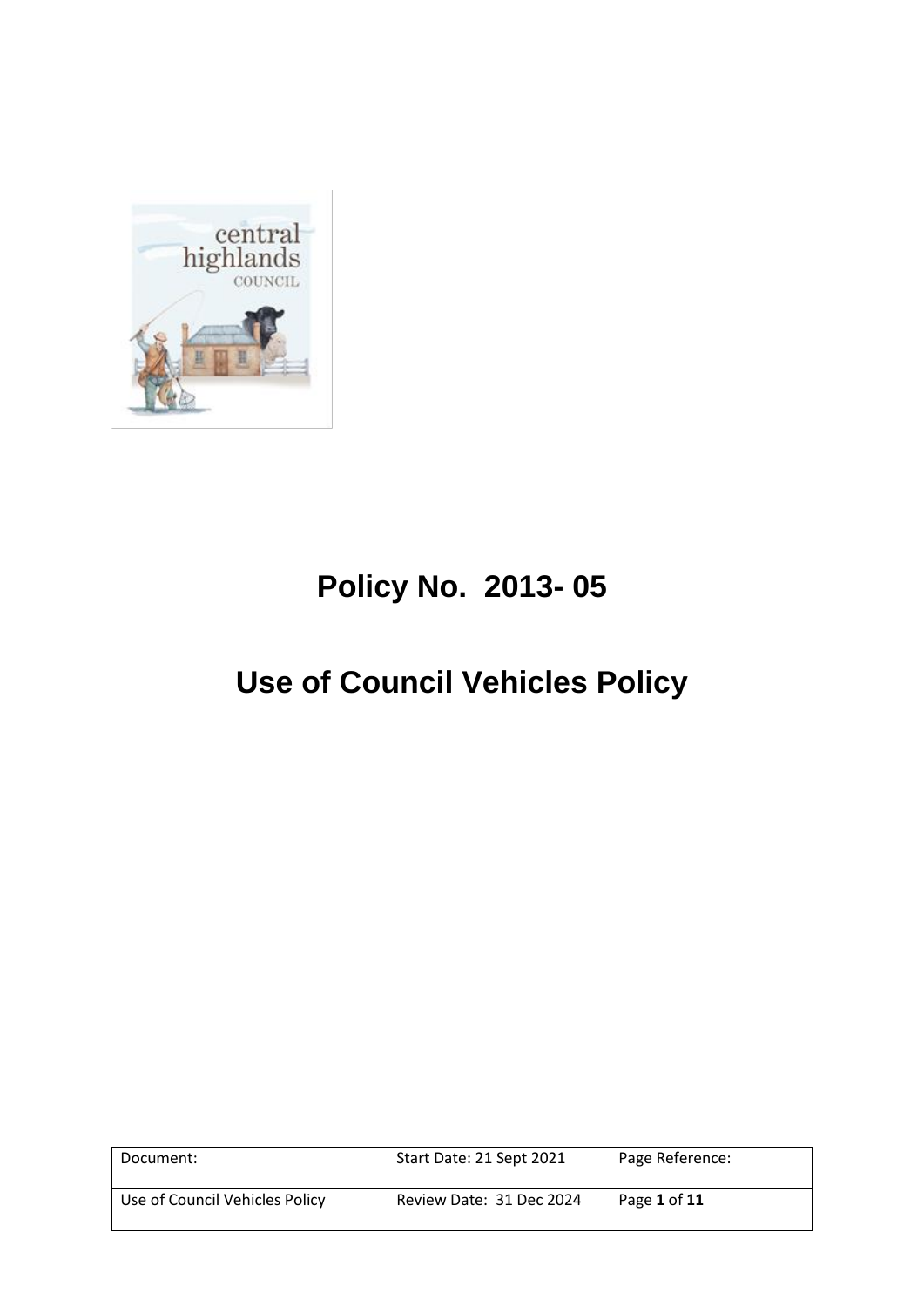## **CONTENTS Page No.**

| 1. Purpose.                                                                                             | 3         |
|---------------------------------------------------------------------------------------------------------|-----------|
| 2. Legislative Requirements, Regulations and Associated Council Policies,<br>Procedures and Guidelines. | 3         |
| 3. Glossary of Terms                                                                                    | $3 - 5$   |
| 4. Policy Statement                                                                                     | 5         |
| 5. Acquisition and Disposal                                                                             | $5 - 6$   |
| 6. Council Pool Vehicle                                                                                 | $6 - 7$   |
| 7. Home Garaging                                                                                        | 7         |
| 8. Public Visibility                                                                                    | 8         |
| 9. Categories of Use                                                                                    | $8 - 9$   |
| 10. Agreement for use of Council Vehicles                                                               | $10 - 11$ |

| Document:                      | Start Date: 21 Sept 2021 | Page Reference: |
|--------------------------------|--------------------------|-----------------|
| Use of Council Vehicles Policy | Review Date: 31 Dec 2024 | Page 2 of 11    |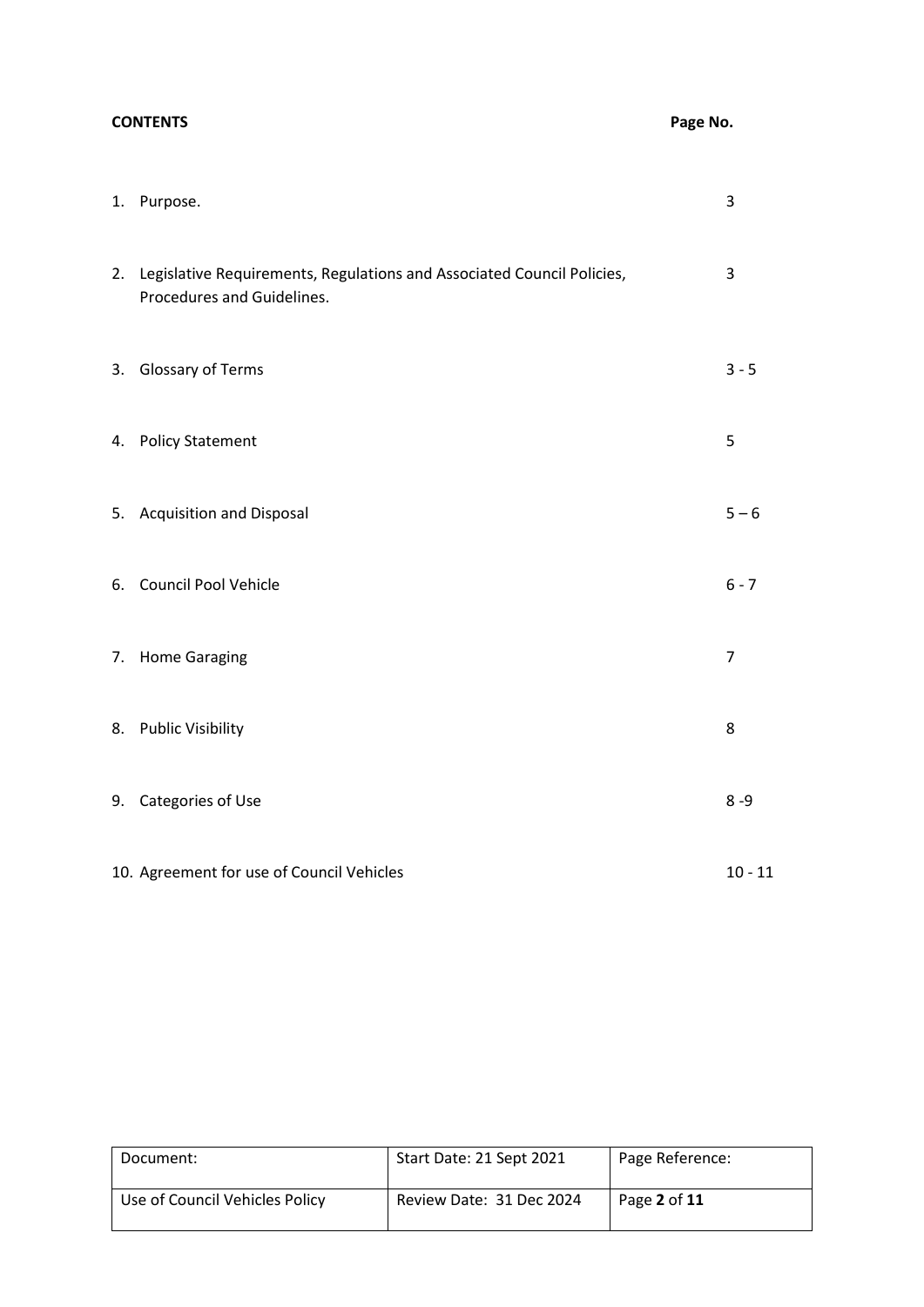### **1. Purpose.**

The purpose of this policy is to ensure that Council maintains a suitable fleet of vehicles that contributes positively and effectively to the work performance of the Central Highlands Council.

## **2. Legislative Requirements, Regulations and Associated Council Policies, Procedures and Guidelines.**

This policy should be read in conjunction with applicable, appropriate and associated Legislative Requirements, Regulations, Council Policies, Procedures and Guidelines. These include but are not limited to:

- The Local Government Act 1993;
- Local Government (General) Regulations 2015 (SR2015, No. 37);
- Risk Management Policy and Strategy;
- Staff Induction Procedures;
- Duty Statements (Job Descriptions, etc.);
- Delegations of Authority;
- Policy 2015-06 Tendering and Procurement Policy.

## **3. Glossary of Terms.**

#### **3.1 This Policy**

2013-05 Use of Council Vehicles Policy.

## **3.2 Council**

Central Highlands Council.

## **3.3 Contractor**

A contractor is defined as a person or organisation, external to Council, engaged under a contract for service (other than as an employee) to provide specified services to Council. A Contractor generally works under the supervision of a Council Manager to provide services which are not readily available in the Council.

#### **3.4 Procurement**

The entire process by which all resources are obtained by Council, including planning, design, standards determination, specification, specification writing, selection of suppliers, financing, contract administration, disposals and other related functions.

| Document:                      | Start Date: 21 Sept 2021 | Page Reference: |
|--------------------------------|--------------------------|-----------------|
| Use of Council Vehicles Policy | Review Date: 31 Dec 2024 | Page 3 of 11    |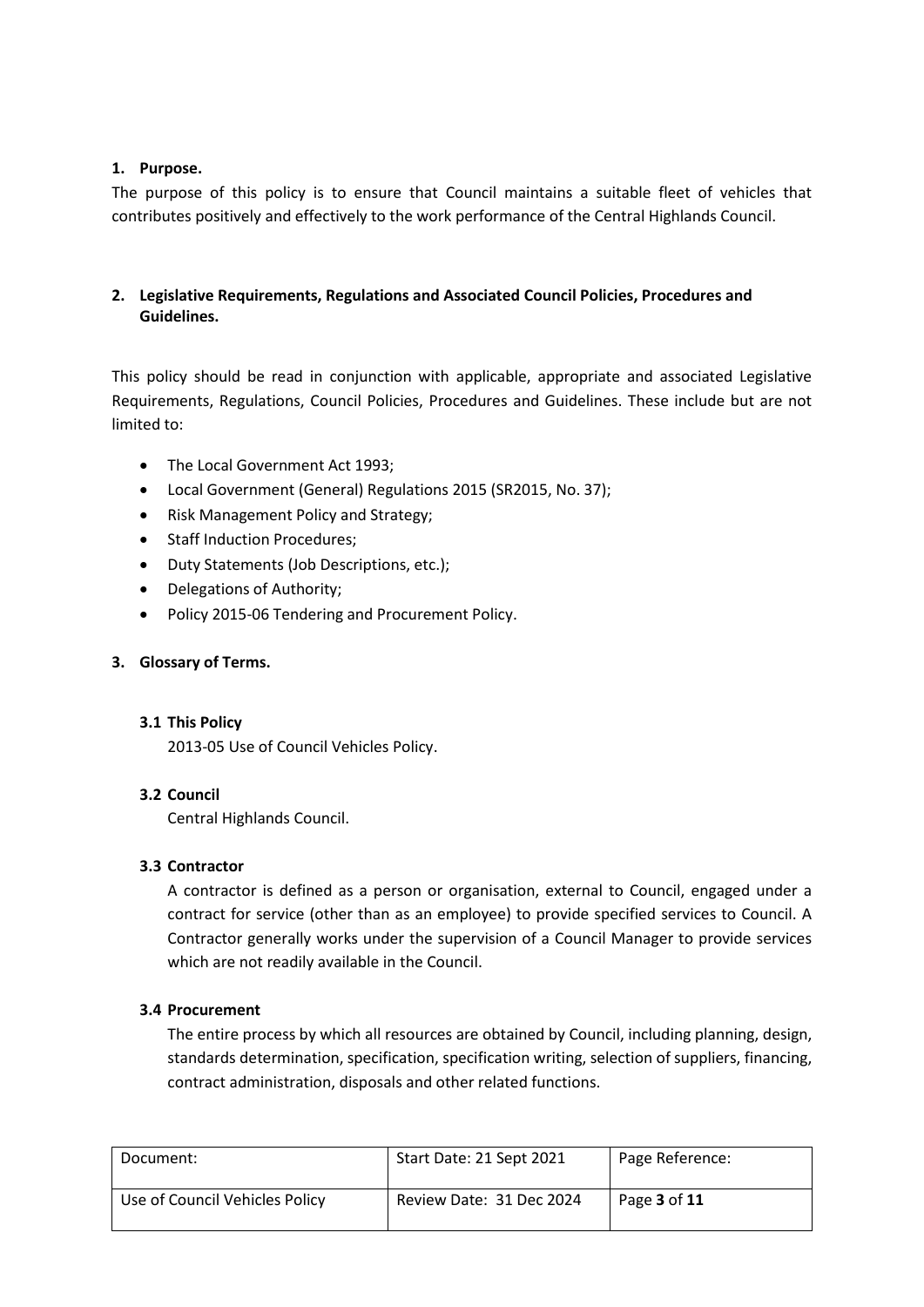Further guidance on Council's tendering processes are contained in Policy 2015-06, Tendering and procurement Policy, especially sections 3.9 – Tenders, 3.10 Standing Tenders and 3.11 Multiple Use Registers.

### **3.5 Tendering and Procurement Thresholds**

There are a number of tendering and procurement thresholds that require different levels of involvement in planning and executing the purchase. The following table refers to the thresholds and summarises what purchasing method Council utilises based on the total dollar value of the purchase.

| <b>Procurement Value</b>     | <b>Minimum Requirement</b>                                                                                                                                                                                                                                  |                                                                                                                                       |
|------------------------------|-------------------------------------------------------------------------------------------------------------------------------------------------------------------------------------------------------------------------------------------------------------|---------------------------------------------------------------------------------------------------------------------------------------|
| Under \$5,000                | verbal<br>where<br>One<br>quotation<br>applicable.<br>Purchase<br>where<br>Council<br>Order<br>appropriate.                                                                                                                                                 | Orders over \$1,000 to be<br>authorised<br>by<br>applicable<br>Manager                                                                |
| \$5,001 to<br>\$10,000       | Two verbal quotations, one of which<br>to be from a local business, if<br>applicable.<br>Purchase<br>Council<br>Order<br>where<br>appropriate.                                                                                                              | To<br>authorised<br>be<br>by<br>applicable Manager.                                                                                   |
| \$10,001 to<br>\$30,000      | Two written quotations, one of which<br>to be from a local business, if<br>applicable.<br>Purchase<br>where<br>Council<br>Order<br>appropriate.                                                                                                             | To<br>be<br>recommended<br>by<br>applicable<br>Manager<br>and<br>authorised by Deputy General<br>General<br>Manager<br>or<br>Manager. |
| \$30,001 to<br>\$99,999      | Three written quotations, one of<br>which to be from a local business, if<br>applicable.<br>Council<br>Purchase<br>Order<br>where<br>appropriate.                                                                                                           | To<br>be<br>recommended<br>by<br>applicable<br>Manager<br>and<br>authorised by Deputy General<br>Manager<br>General<br>or<br>Manager. |
| \$100,000 up to<br>\$249,999 | Council will, where it considers it<br>beneficial or desirable, advertise<br>each tender at a minimum in the local<br>regional newspaper.<br>Other advertising may be utilised as<br>considered appropriate.<br>To be advertised on the Council<br>Website. | Contracts to be awarded and<br>by<br>the<br>General<br>signed<br>Manager after acceptance<br>and approval by Council.                 |

| Document:                      | Start Date: 21 Sept 2021 | Page Reference: |
|--------------------------------|--------------------------|-----------------|
| Use of Council Vehicles Policy | Review Date: 31 Dec 2024 | Page 4 of 11    |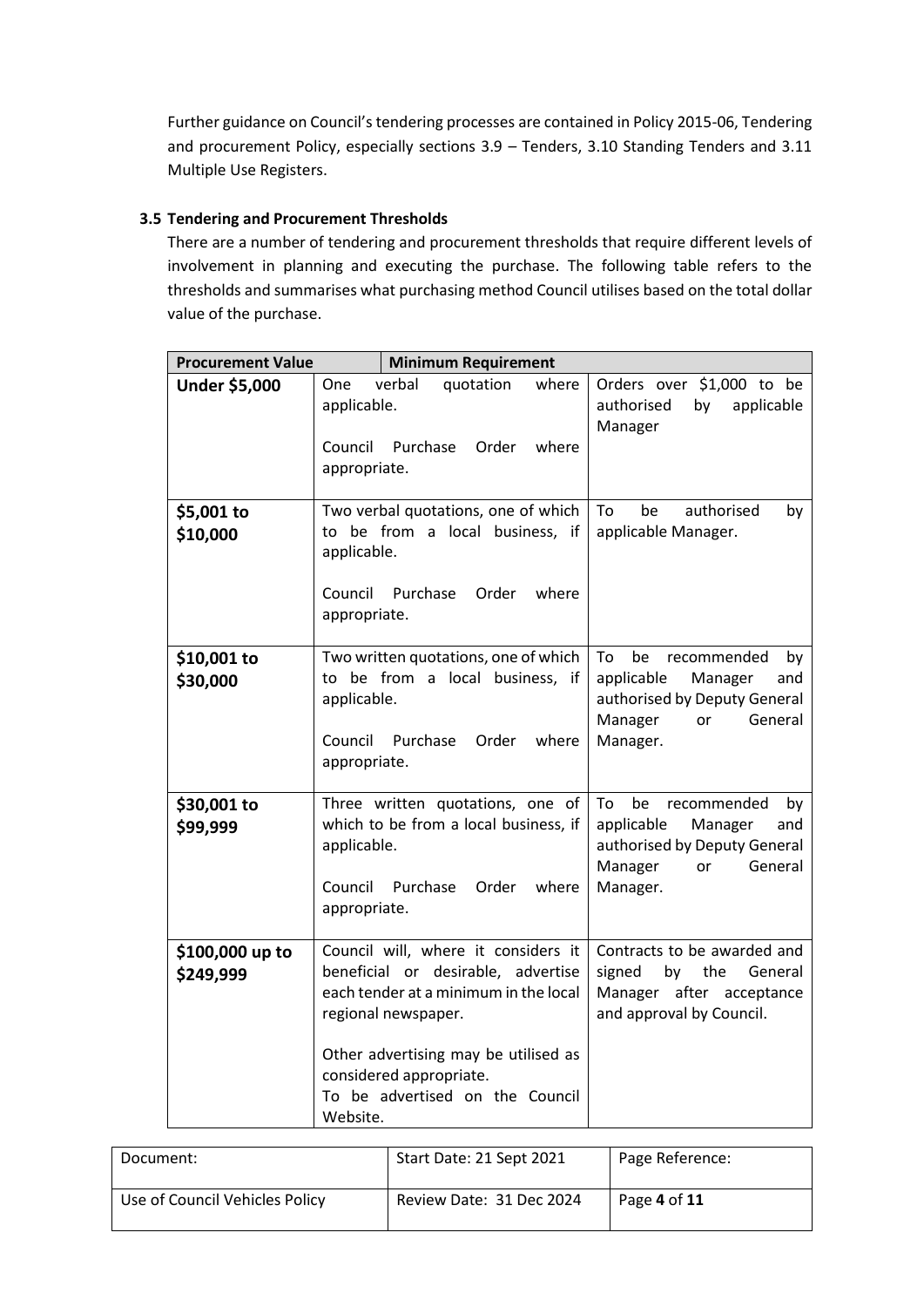|                   | Council to seek at least one tender<br>from a local business, if applicable.                                                                                 |                                                                                  |
|-------------------|--------------------------------------------------------------------------------------------------------------------------------------------------------------|----------------------------------------------------------------------------------|
| \$250,000 or over | Council must advertise each tender   Contracts to be awarded and<br>at a minimum in the local regional<br>newspaper and advertise on the<br>Council website. | by the General<br>signed<br>Manager after acceptance<br>and approval by Council. |

## **3.6 Confidentiality**

Council treats information provided by suppliers as confidential and will not provide this information to unauthorised persons.

## **3.7 Sensitive Information and Conflicts of Interest**

Council employees, contractors, sub-contractors, consultants and elected members are reminded that the best interests of the Council are fundamental and are to be served at all times. Notifications of conflicts of interest (actual and perceived) are to be advised and recorded as early as possible. Disclosure of sensitive and confidential information, including prices, terms and conditions are strictly commercial in confidence and their unauthorised disclosure, particularly with a motive to provide personal financial gains or benefits is contrary to the principles of ethical behaviour and may result in dismissal, prosecution or other sanctions.

## **3.8 Disposals and Trade-Ins**

The disposal or trade-in of obsolete assets (including motor vehicles) is an area that can be open to criticism and one in which the possibility of unethical behaviour can be perceived and needs to be controlled with guidelines and processes that will prevent or lessen unfounded criticism or claims. All disposals, write-offs, cannibalisation and trade-ins are to be considered on a case by case basis and are to be authorised by the General Manager and recorded in a Disposals Register.

Disposals of assets of considerable value or high interest items will be subject to disposal either through a tender process or be traded-in as part of the procurement deal, whichever is the most cost-effective to Council.

## **3.9 Disposal of Vehicles to Staff, Contractors, Sub-Contractors, Consultants and Elected Members.**

Subject to the terms, conditions and provisions contained within this Policy and 2015-06 Tendering and Procurement Policy, staff, contractors, sub-contractors, consultants and elected members are not excluded from tendering or applying for the purchase of items to be disposed of.

| Document:                      | Start Date: 21 Sept 2021 | Page Reference: |
|--------------------------------|--------------------------|-----------------|
| Use of Council Vehicles Policy | Review Date: 31 Dec 2024 | Page 5 of 11    |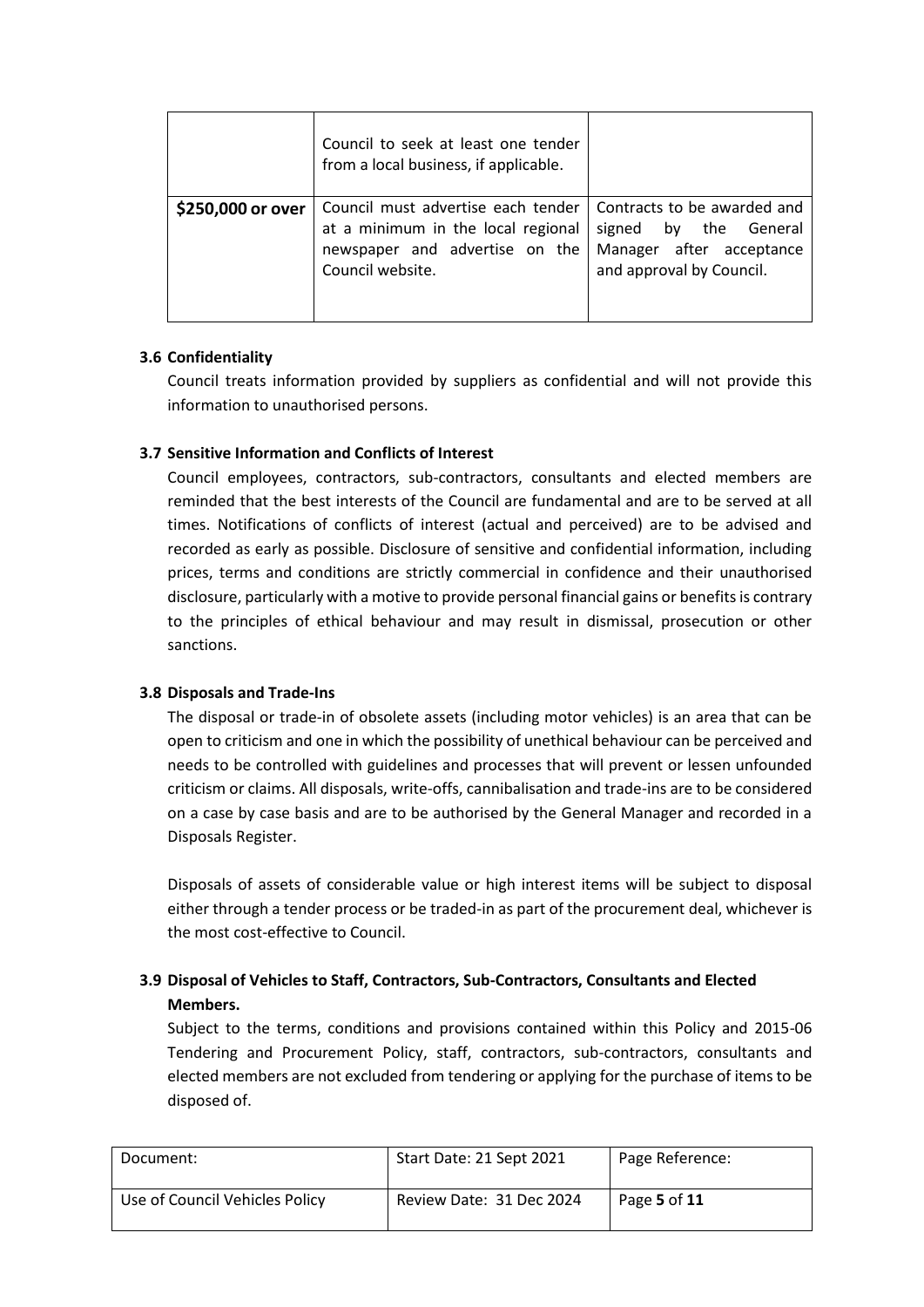#### **4. Policy Statement.**

The General Manager will determine vehicle requirements, allocations, types, categories of use, models, colours and accessories applicable to employees and/or positions, taking into consideration industry and market trends and whole of life costing. Advice will be sought from the Works Manager as appropriate and approval is to be obtained from the Plant Committee prior to the procurement of the vehicle.

In determining vehicle allocations and vehicle use a flexible approach to the changeover of Council's vehicle fleet will be observed with due consideration being given to the make and model of vehicles and the kilometres travelled, to ensure the most cost effective outcome for Council at any given time.

#### **5. Acquisition and Disposal.**

The Central Highlands Council will apply a structured test based on four key sustainability principles when acquiring and disposing of motor vehicles:

| <b>Economic Criteria</b>      | Whole of life costs shall be estimated from best available data and<br>highest preference shall be given to the vehicle with the lowest<br>optimised whole of life cost. |
|-------------------------------|--------------------------------------------------------------------------------------------------------------------------------------------------------------------------|
| <b>Functional Criteria</b>    | Highest preference shall be given to the vehicle that best fits the<br>functional requirements of the position for which the vehicle is being<br>acquired.               |
| <b>Social Criteria</b>        | Highest preference shall be given to vehicles that confirm a<br>responsible, accountable image compatible with Council's values.                                         |
| <b>Environmental Criteria</b> | A recognition of the CO2 emissions allocated to the vehicle.                                                                                                             |

**6. Council Pool Vehicle.**

#### **Provision of Council Pool Vehicle**

A vehicle has been provided by Council as a pool vehicle and is housed at Hamilton.

| Document:                      | Start Date: 21 Sept 2021 | Page Reference: |
|--------------------------------|--------------------------|-----------------|
| Use of Council Vehicles Policy | Review Date: 31 Dec 2024 | Page 6 of 11    |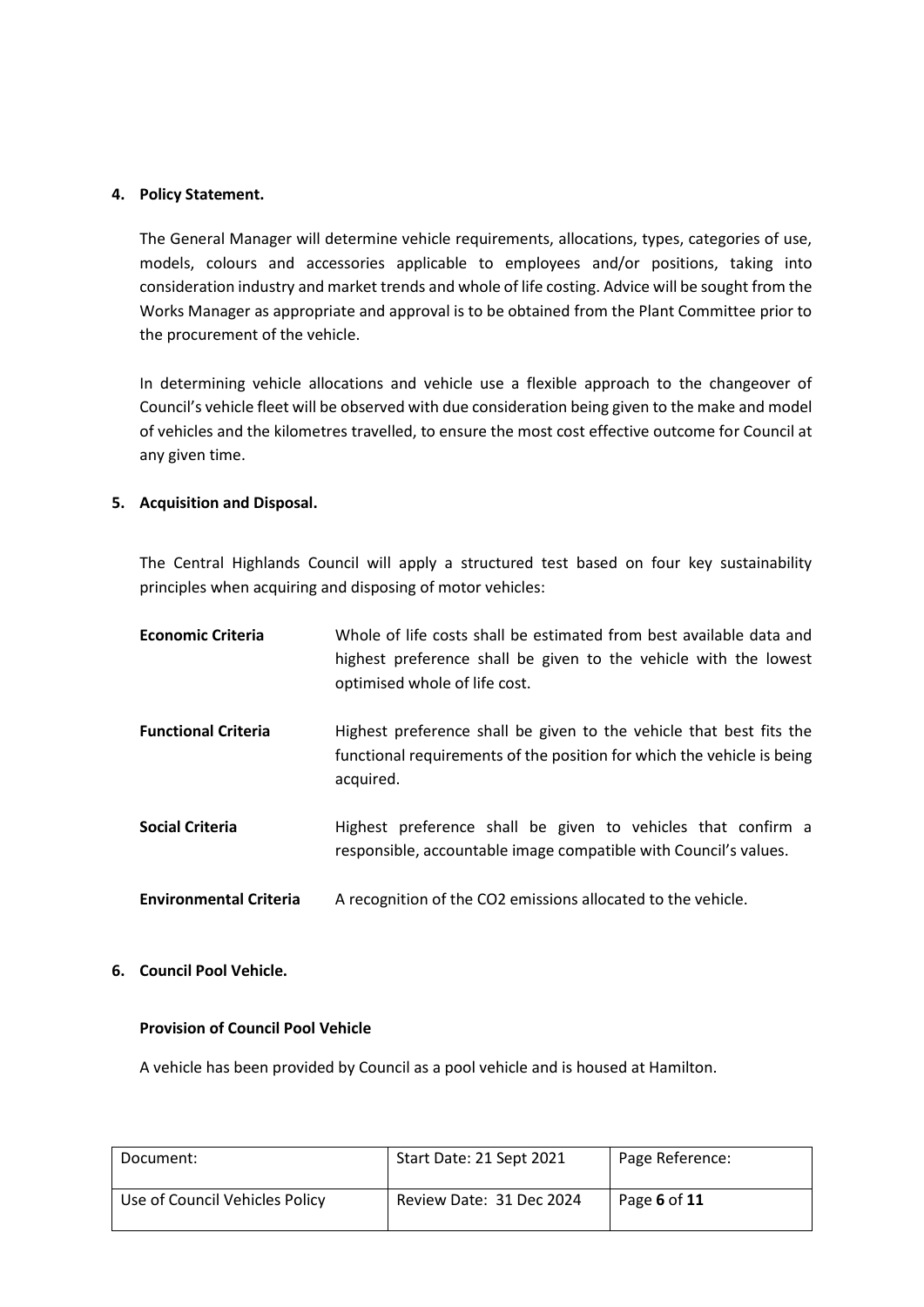#### **Authorised Users**

#### **(a) Council administration staff**

Council administration staff are authorised to use the pool vehicle for Council business.

#### **(b) Council Environmental Health Officer**

The Environmental Health Officer is authorised to use the pool vehicle for Environmental Health Officer duties.

#### **(c) Councillors**

Councillors are authorised to use the pool vehicle to undertake duties/business associated with the discharge of their function as Councillor.

Limited private use is available where the Councillor has private commitments immediately before or after conducting council business.

#### **Bookings**

Bookings for the pool vehicle are to be made through the Hamilton office.

Where the vehicle is required outside of normal business hours, arrangements for pick up and return of vehicle are to be made with the Hamilton office staff.

#### **Vehicle Log Book**

A vehicle log book is provided for the recording of the following details:

- The dates on which the journey began and ended
- The odometer readings at the start and end of each journey
- The kilometres travelled
- The purpose of the journey

Where any part of the journey was for private business, it is to be noted in the log book.

#### **7. Home Garaging.**

All Council vehicles that are not private use are to be garaged at a Council Depot. The Works and Services Manager or the General Manager has authority to approve the home garaging of a Council vehicle when it is required to go directly to a job.

Home garaging includes private use by the Mayor or an employee who occupies a position or is employed in a capacity, which by nature of the specialist employment supervisory or management responsibility necessitates immediate access to a vehicle or vehicles after hours on a frequent basis.

| Document:                      | Start Date: 21 Sept 2021 | Page Reference: |
|--------------------------------|--------------------------|-----------------|
| Use of Council Vehicles Policy | Review Date: 31 Dec 2024 | Page 7 of 11    |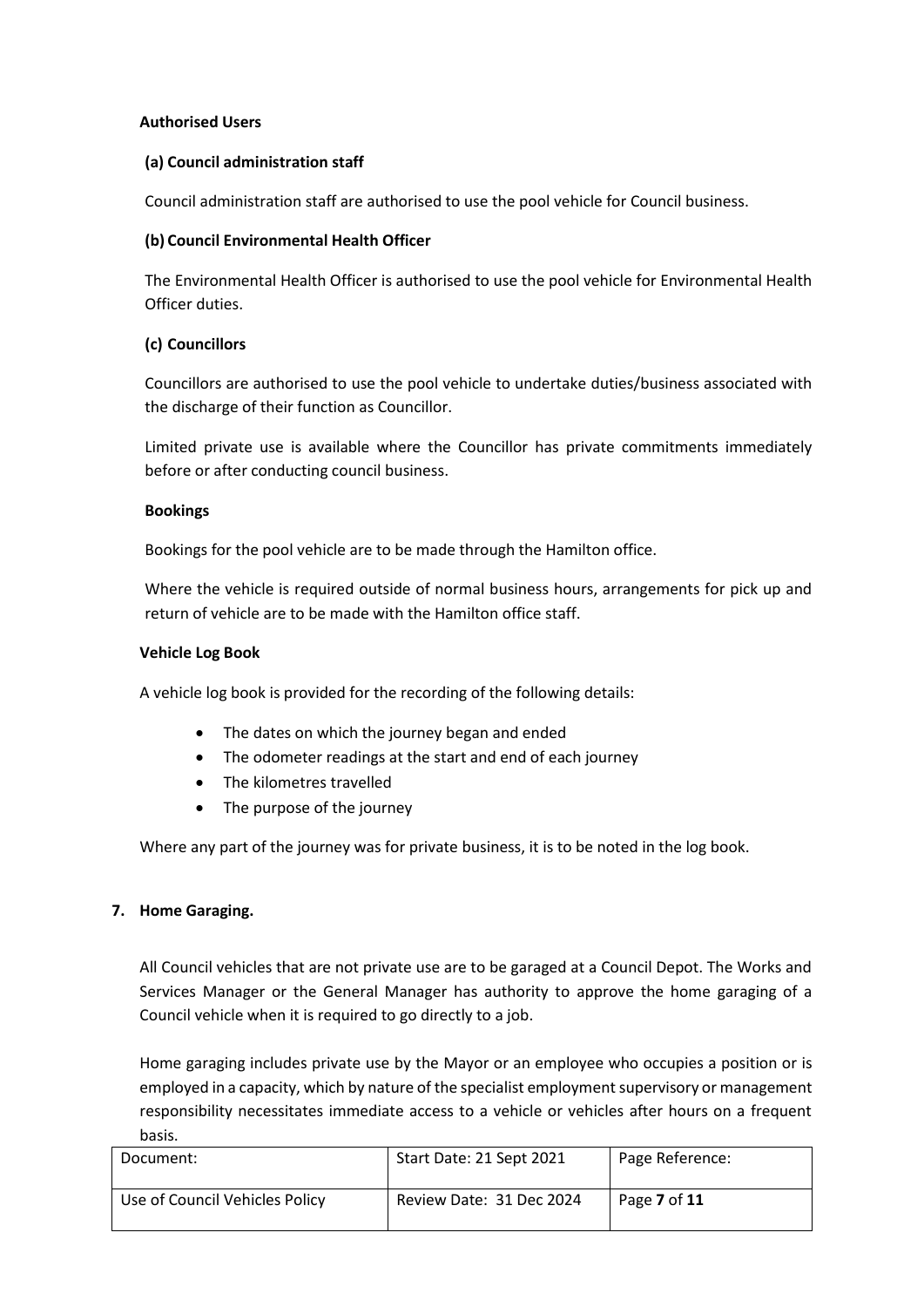#### **8. Public Visibility.**

The Mayor's and General Manager's vehicles are not required to have a Council logo displayed.

All other Council vehicles are to display the appropriate Central Highlands Council logo during normal working hours. Logos are to be permanently fixed to all vehicles except that Departmental Managers' vehicles may be fitted with magnetic logos.

No other decals or signage are to be displayed or attached to the vehicle unless written permission has been obtained from the General Manager.

#### **9. Categories of Use.**

There are 5 distinct categories of use relating to Council owned motor vehicles. As discussed in Section 4, the General Manager will negotiate the appropriate category of use with applicable employees. The Mayor's vehicle is a Category A as per Council motion 16.12 of the March 2019 Ordinary Council Meeting Minutes.

The 5 categories are:

## **Category A Up to a maximum 10,000 kilometres per annum private use of the vehicle within Tasmania.**

This includes private use during annual and sick leave, providing that:

- To be approved by the General Manager.
- Fuel costs during annual and sick leave are to be met by the employee.
- Private use for periods of sick leave exceeding 2 weeks per year requires Council approval.

**Category B Up to a maximum 5,000 kilometres per annum private use of the vehicle within Tasmania.**

This includes private use during annual leave, providing that:

- To be approved by the General Manager.
- Fuel costs for all private use are to be met by the employee.
- This category may include a weekly fee determined by Council from to time.

| Document:                      | Start Date: 21 Sept 2021 | Page Reference: |
|--------------------------------|--------------------------|-----------------|
| Use of Council Vehicles Policy | Review Date: 31 Dec 2024 | Page 8 of 11    |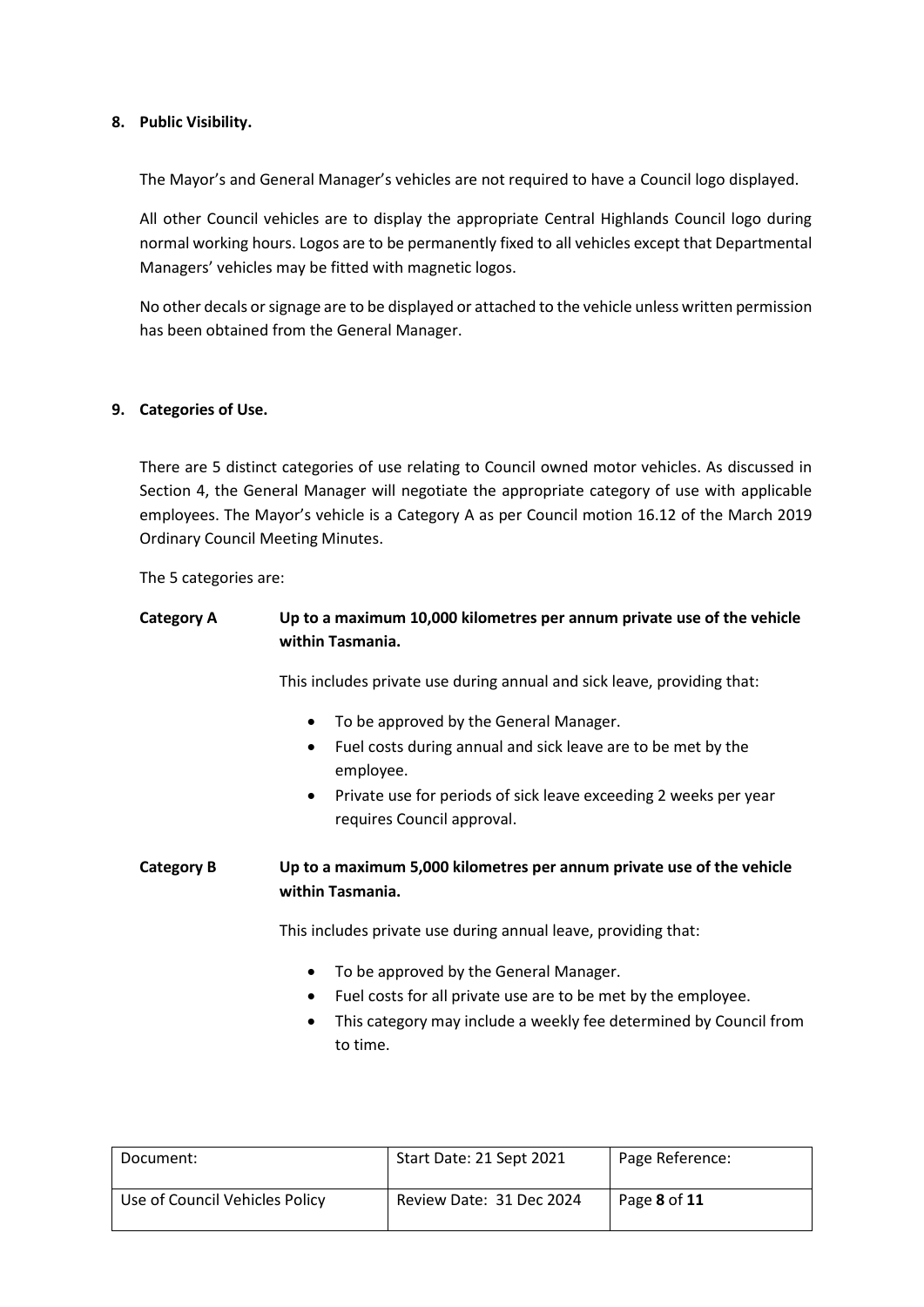| <b>Category C</b> | Occasional private use of vehicles.<br>To be considered on a case by case basis within the following criteria:                                                                                                                            |  |
|-------------------|-------------------------------------------------------------------------------------------------------------------------------------------------------------------------------------------------------------------------------------------|--|
|                   |                                                                                                                                                                                                                                           |  |
|                   | To be submitted for approval by the General Manager or Works<br>$\bullet$<br>Manager.<br>This category will incur a per kilometre charge as per the Local<br>$\bullet$<br>Government Industry Award 2010 (currently \$0.78 per kilometre) |  |
| <b>Category D</b> | Use of vehicles and plant during the course of employment, including<br>commuting use.                                                                                                                                                    |  |
|                   | No private usage apart from specific authority for commuting purposes:                                                                                                                                                                    |  |
|                   | To be approved by the General Manager.<br>$\bullet$<br>No fees or reimbursements are required.<br>$\bullet$                                                                                                                               |  |
| <b>Category E</b> | Unique conditions.                                                                                                                                                                                                                        |  |
|                   | Special conditions relating to motor vehicle usage contained in contractual<br>arrangements, conditions of employment or employee contracts:                                                                                              |  |

• To be approved by the General Manager.

| Document:                      | Start Date: 21 Sept 2021 | Page Reference: |
|--------------------------------|--------------------------|-----------------|
| Use of Council Vehicles Policy | Review Date: 31 Dec 2024 | Page 9 of 11    |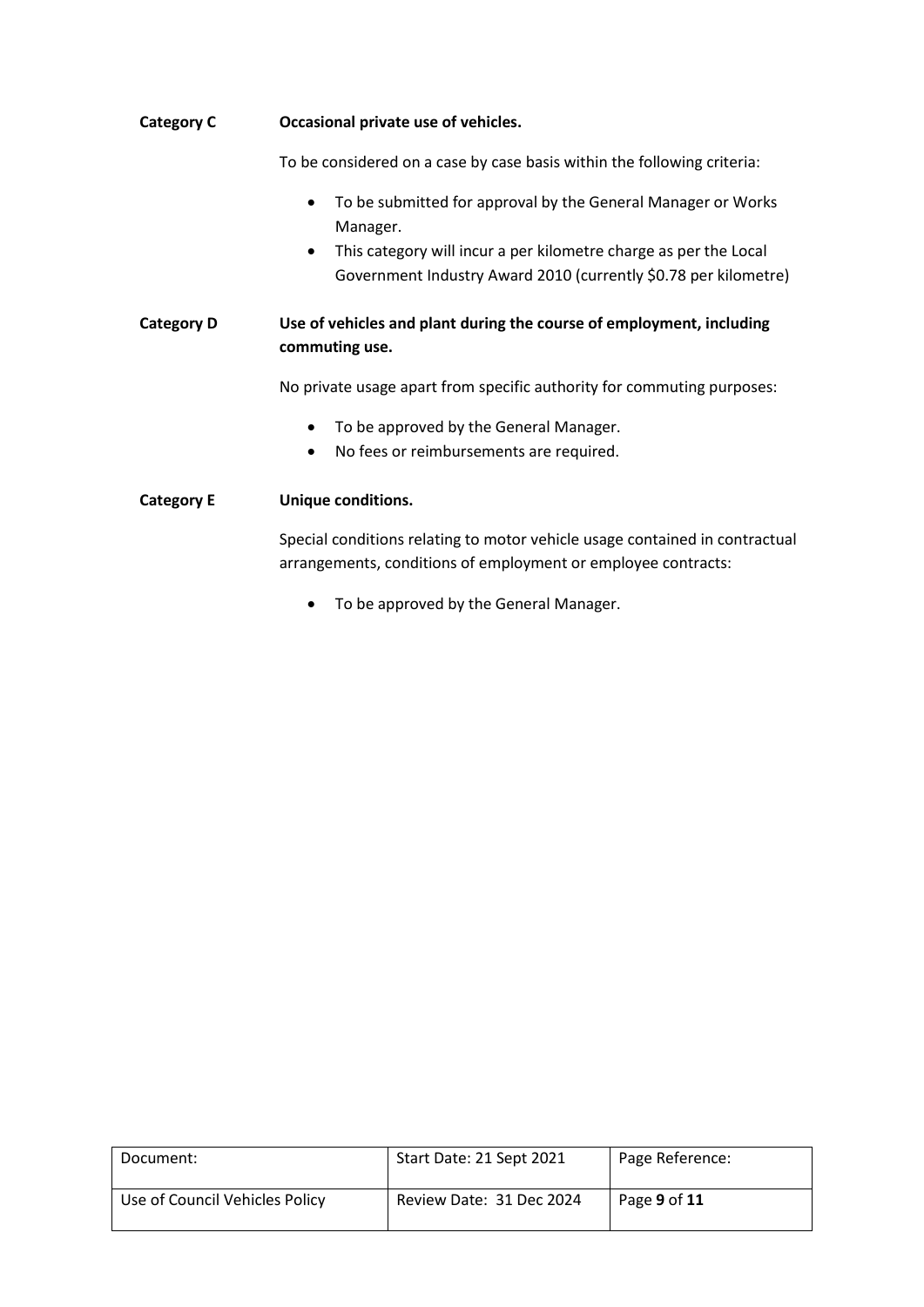#### **10. Agreement for use of Council Vehicles**

- 1. Name
- 2. Position
- 3. Address

#### 4. *Category of Use (Delete as appropriate)*

#### **Category A Category B Category C Category D Category E Category F**

- 5. I hereby acknowledge that I am permitted to use a Council vehicle in accordance with the conditions as set out in the category description detailed in Section 8 of this Policy.
- 6. The vehicle may only be driven by an Authorised Employee of the Council holding a current Tasmanian drivers licence. However, in the event of an emergency, the vehicle may be driven by a person holding an open licence authorised by the employee.
- 7. In the event of the Employee's drivers licence becoming invalid or cancelled for any reason, this agreement shall be void and the Employee is no longer entitled to drive a Council vehicle.
- 8. An Employee convicted of drink-driving in a Council vehicle and whose licence to drive is consequently endorsed may lose the right to drive a Council vehicle.
- 9. In the event of an accident involving a Council vehicle, the Employee must inform the General Manager as soon as practicable.
- 10. If home garaged, the vehicle is to be brought onto the job every normal Council working day for which the employee is required to work and be used for all organisational duties.
- 11. Any service difficulty or fault should be reported to the Council's Works Manager or Supervisor who will arrange periodic workshop servicing, maintenance and any repairs necessary.
- 12. All employees to whom vehicles are allocated are responsible for the care of their vehicle, including interior and exterior cleaning and checking that normal running items such as fuel, lubricant, radiator and battery are checked and duly attended to. It is an expectation that Category A and B users will attend to these functions during their own time.

| Document:                      | Start Date: 21 Sept 2021 | Page Reference: |
|--------------------------------|--------------------------|-----------------|
| Use of Council Vehicles Policy | Review Date: 31 Dec 2024 | Page 10 of 11   |